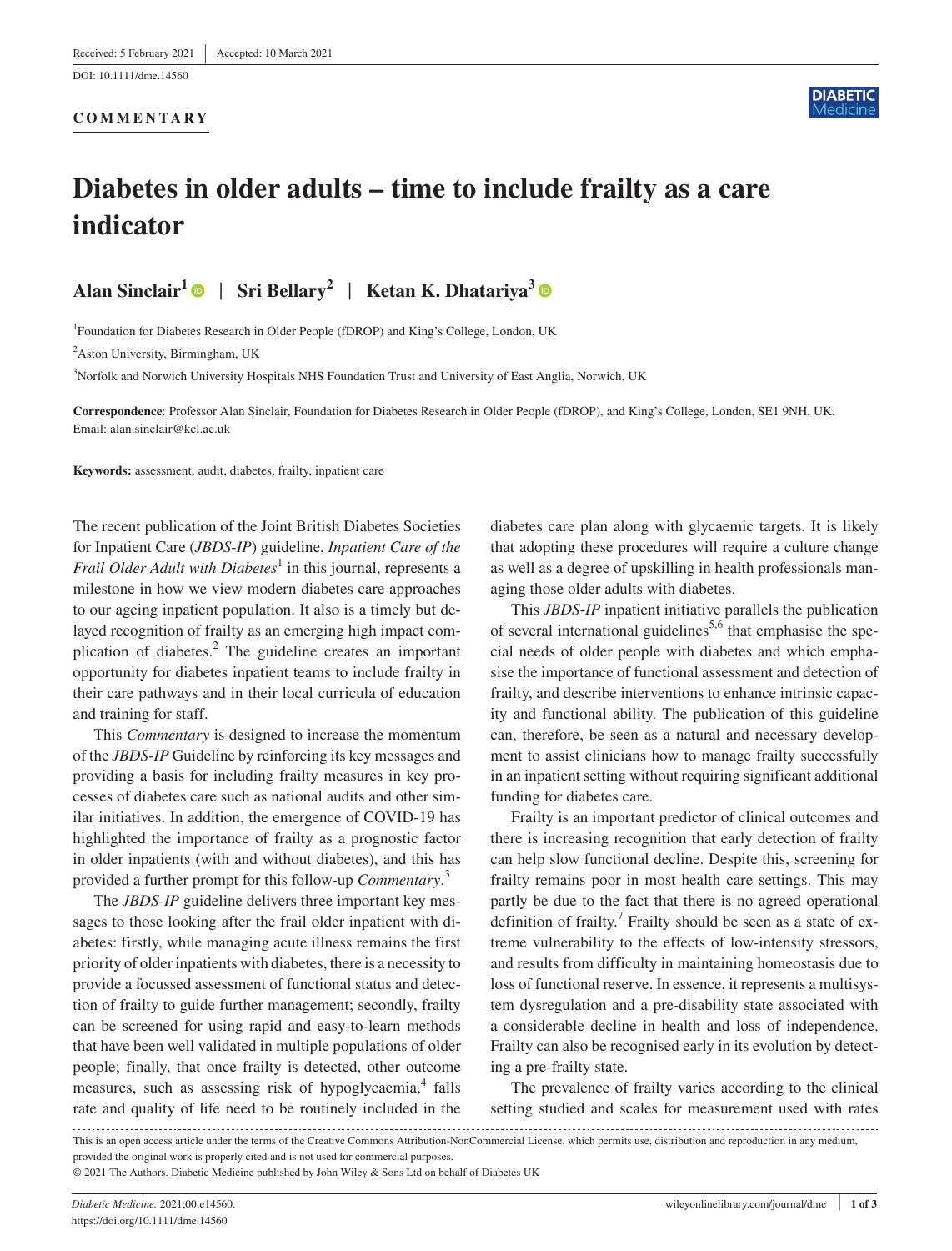generally higher among hospitalised people (31%–58% in elderly care wards,  $69\%$  in nursing residential homes,  $8\frac{29\%}{10\%}$  in primary care settings<sup>9</sup> and  $10\% - 25\%$  in community-dwelling people with diabetes aged 60 years and over  $\frac{10}{2}$ . Scales that appear to have high feasibility for use in inpatient settings and clinical interpretation include the *FRAIL Scale*, 11 the *Survey of Health*, *Ageing and Retirement in Europe Frailty Index (SHARE*-*FI*) 12 and the *Gérontopôle Frailty Screening Tool*   $(GFST)^{13}$  while the *Clinical Frailty Scale*  $(CFS)^{14}$  has a short administration time (<30 sec). Irrespective of what scale is used, most are relatively easy to apply and measure frailty constructs. In UK primary care settings, the eFI (electronic Frailty Index<sup>15)</sup> is employed to detect frailty in those adults aged 65 years and over, and is based on the same conceptual model as the CFS. This latter assessment tool requires a software program linked to a primary care SystmOne system.

We now have evidence that it is possible to intervene in older adults with diabetes and frailty using a combination of resistance exercise, nutritional education and medical optimisation and this can lead to significant functional improvements associated with reduced health care costs.<sup>16,17</sup> Introducing such measures in an inpatient setting would be challenging but not impossible. The challenges would be to establish a program of intervention that can be introduced within a short period of time of admission and carried forward into the community after discharge, and the associated upskilling of both secondary care and community-based health professionals to deliver the interventions. This would represent an integrated and complementary approach that would have the potential to reduce health care costs, reduce length of stay, lower any associated morbidity and mortality, and reduce future unnecessary hospital admissions. These actions ensure it becomes a shared philosophy of care and action designed to improve the likelihood of benefits. Thus, the *JBDS-IP* frailty guidance,<sup>1</sup> which is supported by recent national and international clinical guidance on managing frailty, $18,19$  should be implemented in parallel with initiatives in primary care such as the introduction of six indicators relating to frailty within the *Quality Outcomes Framework* contract in the United Kingdom.<sup>20</sup>

No one can deny the immense success of the United Kingdom-based National Diabetes Audit (NaDia) in enhancing the quality of diabetes inpatient care (such as reduced rates of medication errors, severe hypoglycaemia and inpatient occurrence of foot ulcers)<sup>21</sup> and the recent *Getting it Right First Time* initiative (GIRFT) which aims to improve diabetes care and services for all in the United Kingdom by making key recommendations in six areas including type 1 diabetes, procurement and medicines optimisation, and diabetic footcare.<sup>22</sup> We urge both of these initiatives and similar projects elsewhere to consider proactively to introduce frailty measures (since the presence of frailty will influence selfcare and foot care ability, hypoglycaemia incidence, insulin

usage and error rates, etc) in the future work. This will provide greater insight into interpreting data relating to older people and may assist to develop new pathways of care that are aligned with their special characteristics.

As frailty is now recognised as a significant predictor of adverse outcomes in older adults admitted to the hospital, it is not surprising that the ongoing COVID-19 pandemic has further highlighted the magnitude of this association particularly in those with diabetes. $^{23}$  Observational data from studies in frail older adults affected by COVID-19 show a disproportionately higher rates of mortality in frail older adults compared to those who are fit.<sup>3</sup> Moreover, assessment of severity of frailty has also been used to determine the ceiling of care in COVID-19-affected people. $^{24}$  As these decisions are generally made by admitting physicians, it is imperative that health care professionals who undertake these assessments are appropriately trained.

We feel that further delay in introducing frailty considerations into diabetes care guidance, protocols and audits could lead to a state of continuing suboptimal clinical care and may even be seen as a lack of equity of care for older people within diabetes health care systems. Frailty detection and management must now become part of routine diabetes care.10,25

## **CONFLICT OF INTEREST**

No conflict of interest declared.

## **ORCID**

*Alan Sinclair* <https://orcid.org/0000-0001-6712-7805> Ketan K. Dhatariya **b** <https://orcid.org/0000-0003-3619-9579>

#### **REFERENCES**

- 1. Sinclair AJ, Dashora U, George S, Dhatariya K; JBDS-IP Writing Group. Joint british diabetes societies for inpatient care (JBDS-IP) clinical guideline inpatient care of the frail older adult with diabetes: an executive summary. *Diabet Med*. 2020;37(12):1981-1991.
- 2. Sinclair A, Morley J. Frailty and diabetes. *Lancet*. 2013;382(9902):1386-1387.
- 3. Sablerolles RSG, Lafeber M, van Kempen JAL, et al. Association between Clinical Frailty Scale score and hospital mortality in adult patients with COVID-19 (COMET): an international, multicentre, retrospective, observational cohort study. *Lancet Healthy Longev*. 2021;2(3):e163-e170.
- 4. Abdelhafiz AH, Rodríguez-Mañas L, Morley JE, Sinclair AJ. Hypoglycemia in older people - a less well recognized risk factor for frailty. *Aging Dis*. 2015;6(2):156-167.
- 5. Dunning T, Sinclair A, Colagiuri S. New IDF Guideline for managing type 2 diabetes in older people. *Diabetes Res Clin Pract*. 2014;103(3):538-540. [https://doi.org/10.1016/j.diabr](https://doi.org/10.1016/j.diabres.2014.03.005) [es.2014.03.005](https://doi.org/10.1016/j.diabres.2014.03.005)
- 6. LeRoith D, Biessels GJ, Braithwaite SS, et al. Treatment of diabetes in older adults: an endocrine society\* clinical practice guideline. *J Clin Endocrinol Metab*. 2019;104(5):1520-1574.